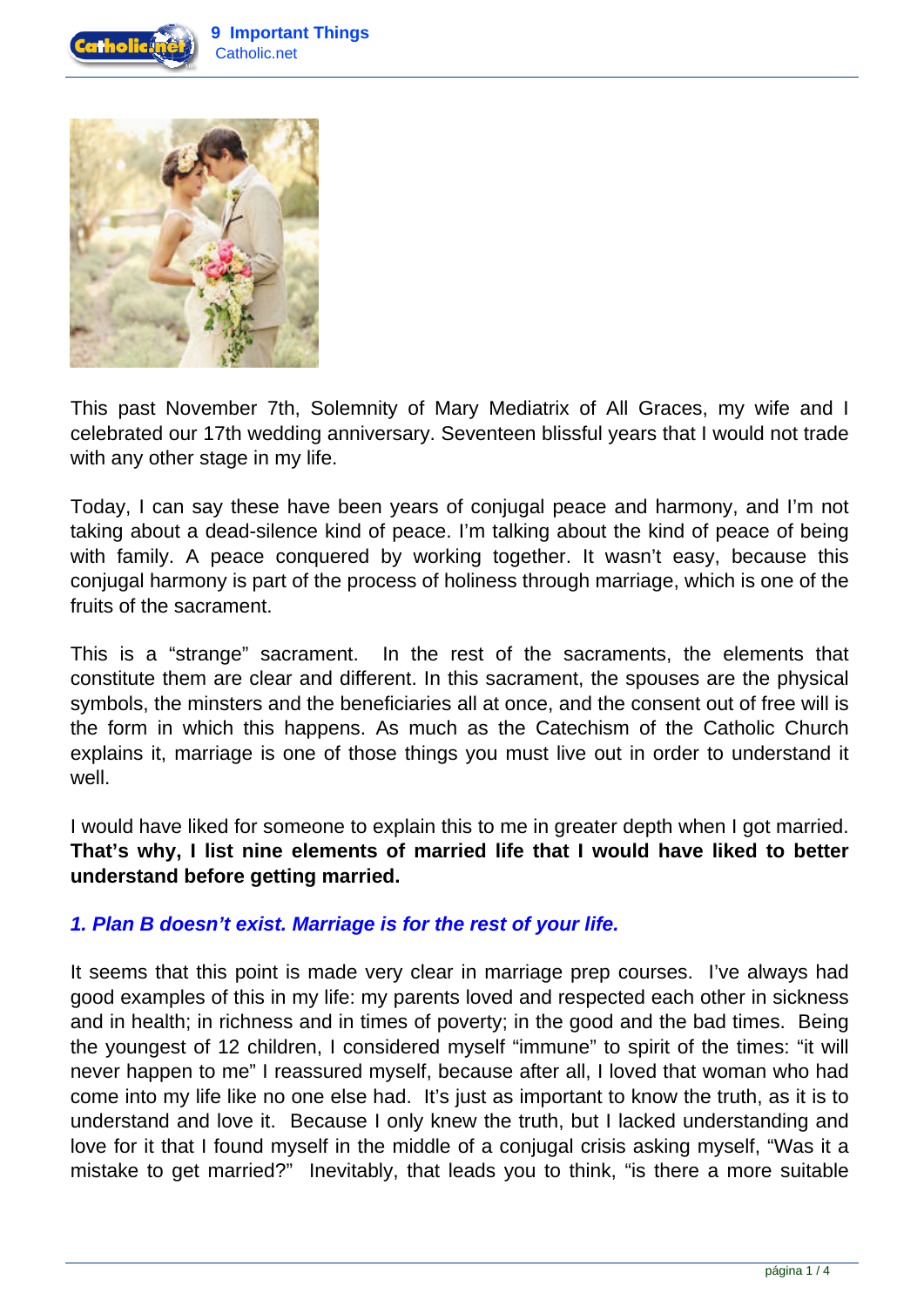

woman for me?" From there, it's only a step away from despising that beautiful person God placed in my life to lead me to holiness. Marriage is a commitment for the rest of your life and what makes this a marvelous adventure is precisely that: marriage is for the rest of your life. When you understand this, the conjugal crisis becomes an everyday opportunity to grow together.

# **2. Marriage isn't about my happiness.**

This is key but often we don't learn this until years later. Especially men. When asked individually why they got married, spouses usually say, "I got married to be happy," but marriage isn't a magic box that we can extract happiness from-there wouldn't be divorces if this were the case. Marriage is about searching for my spouse's happiness with all of my strength. My happiness should be based on making those I love happy: my wife and children. Once you understand this and your relationship begina to revolve around making the other person happy you'll notice your marriage bloom and you'll see the fruits of the sacrament.

#### **3. Communication is more effective than silence…always.**

Maybe we should rephrase this truth: silence is a form of communication. Silence usually communicates hostility, disinterest and a bad predisposition that inevitably kills the relationship. The problem is that there is a difference in the way men and women handle communication when they are stressed. When women are stressed they desperately need to speak to with someone, but when a man is stressed, the last thing he wants to do is talk about what stressed him out in the first place. Many times this simple difference makes our wives perceive our silence as hostility and we can perceive the need for females to talk as a threat. Lesson: if my wife is stressed, I listen to her without correcting her or wanting to solve her problems. The simple act of talking about her problems helps her to resolve them. If I'm stressed, she allows me to calm down and then we talk.

#### **4. I benefit from serving others.**

Another wonderful truth: marriage is a community of service. If I serve my wife and my wife serves me, we both benefit from this. Us men usually don't understand why our wives serve around the house almost instinctively and us…well, we're very comfortable with the situation. This is where we fail to communicate because our dear wives many times think that if they keep giving, we'll realize it and we'll also want to give. Generally, this doesn't work. Two things were made very clear to me about this truth: the first thing my wife told me in a not so friendly tone, but she told me, was I had not realized everything that she did and everything I didn't do. The second, was when our children were born. During her post operation after having a C-Section, I began to serve her and realized how true our Lord's words are: "It is more blessed to give than to receive."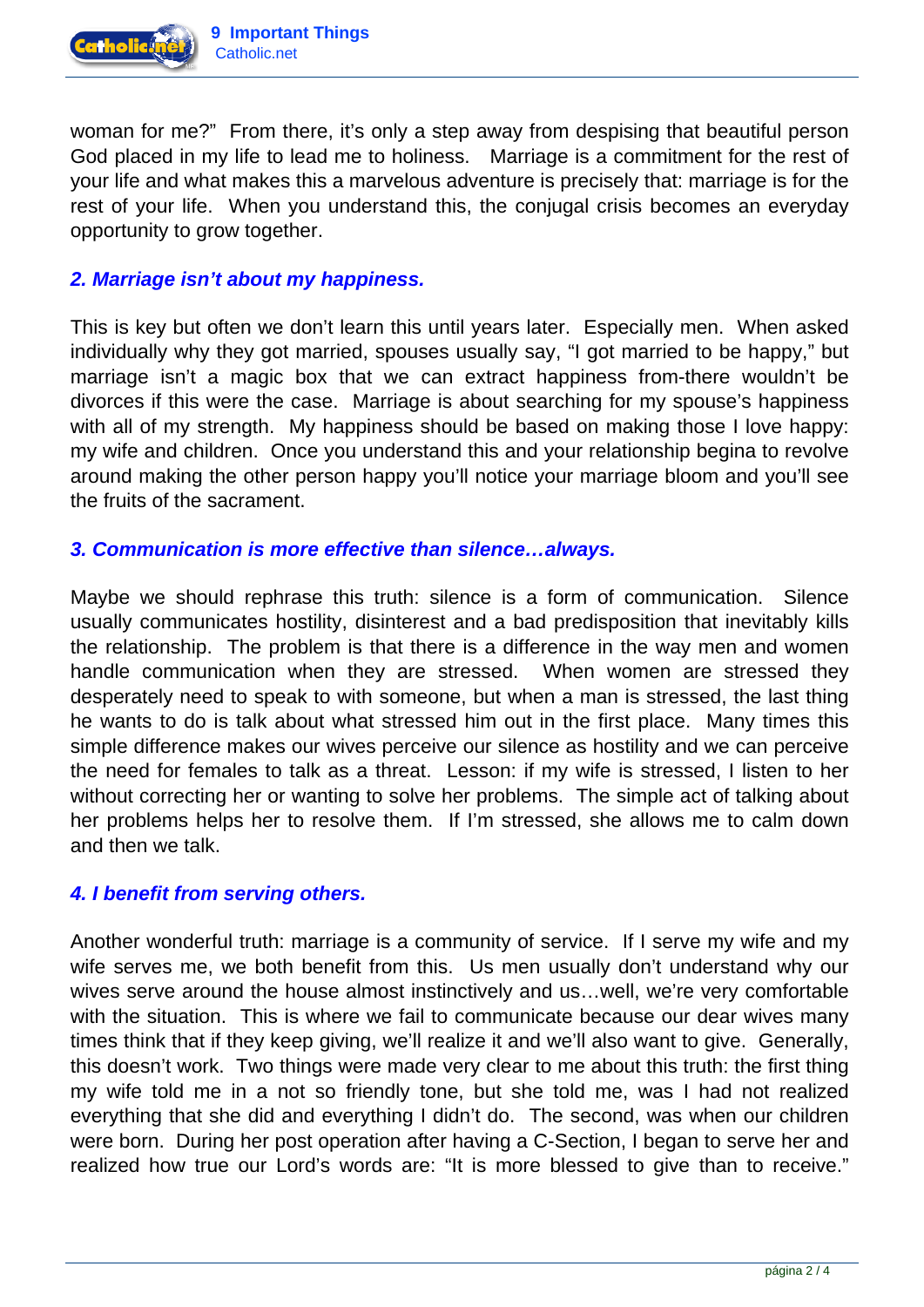

(Acts 20:35). This is a reality we must remember everyday and offer ourselves to our spouses in an attitude of service.

# **5. Conflict isn't a sign of a dysfunctional couple.**

I would actually say that the opposite is true: the absence of conflict is a sign that you've both given up. A couple that argues is a relationship in which both individuals have differences of opinions, therefore, both have equal dignity. Like I said in the beginning, life is made up of hard work and absolute peace probably only exists in the cemetery. A marriage without conflict is dying. This doesn't mean we have to find a conflict in order to revive our marriages. It simply means that we should be aware that we are humans who make mistakes so eventually a conflict will surface. When conflicts surface we can take this as an opportunity to learn and love more.

### **6. For a fruitful marriage you need three: God, you and your spouse.**

Did I mention that marriage is sacrament? The sacraments are an efficient signs of grace! These must be renewed everyday, but not just with our spouse. These promises should be renewed each day before God so His grace acts. So how do we renew these promises? By doing each of these things: recognizing that marriage is forever; placing our spouses before us; placing ourselves in our spouse's shoes to communicate; serving each other; and understanding that conflict is an opportunity from God for our personal sanctification. This is all possible if God is invited frequently into our marriage. Praying together and with our children, participating of the Holy Mass, and finding an embrace in God's forgiveness each time things don't go according to his plan.

Regularly giving time to God has very tangible outcomes for your marriage. Steve Bollman, in his book [The Choice Wine: Seven Steps to a Superabundant Marriage](http://thechoicewine.org/the-choice-wine-book/) shares that the "General Social Survey indicates that couples attending weekly church services have a divorce rate 60 percent lower than those who never attend church services."

# **7. Children are a gift we're entrusted with by God**

Boy, do we know this! Our first daughter died the day after her birth. "The LORD gave and the LORD has taken away; blessed be the name of the LORD!" (Job 1:21), but it is one thing to say it and another to believe it. Our mission in life is to lead our children to holiness, not more, not less. That is our mission as parents and with our first child we did just that. After that, our comfort came through Tomás, Matías, and Fransico who will make the longer journey. Our only handle on sanity after our daughter Cecilia's death was knowing that she had reached holiness and happiness, infinite happiness, which is something we would have never been able to give her under any circumstance. So what happens to those marriages who don't receive that gift? These couples are still